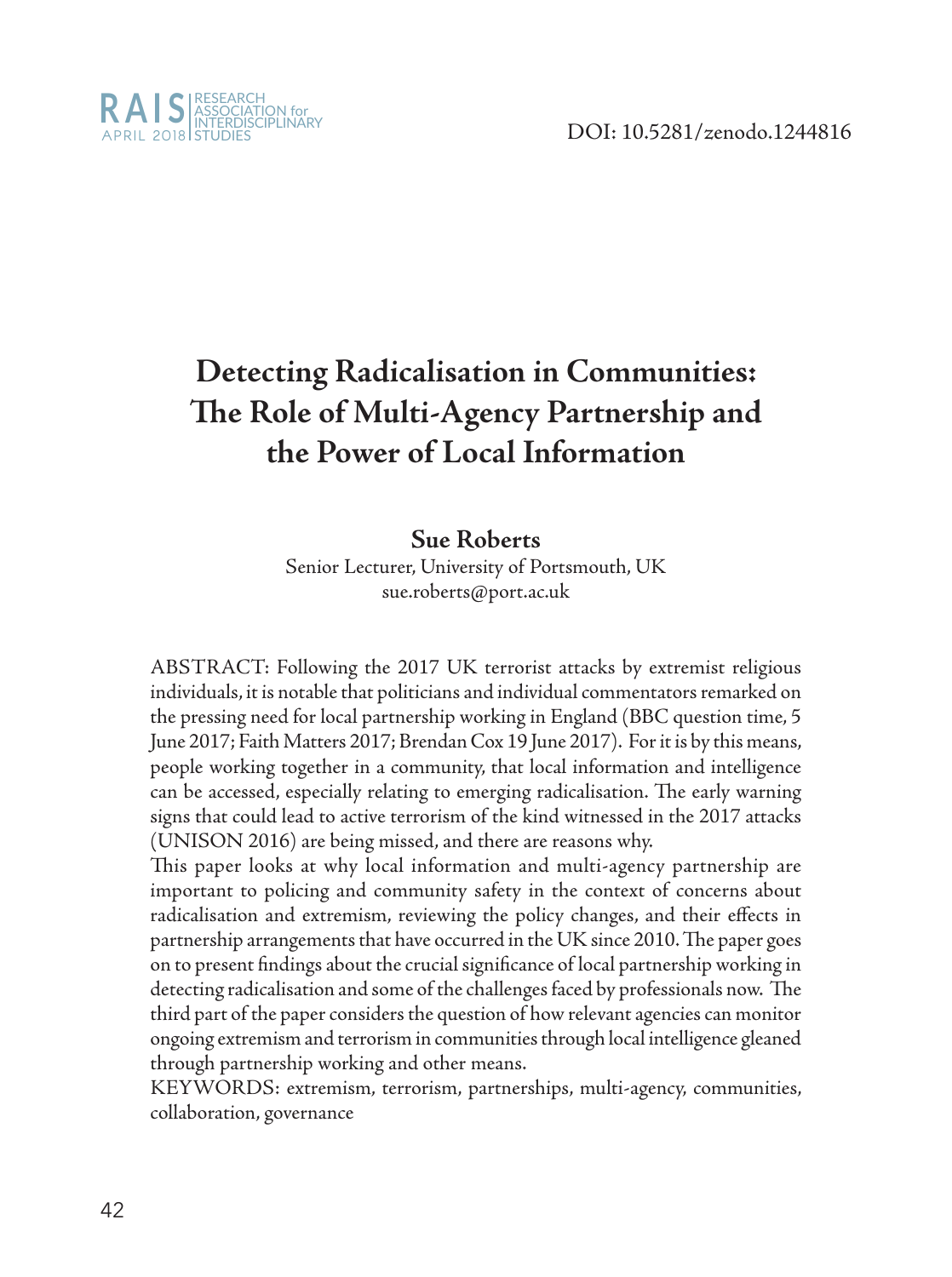## **1. Why partnership matters**

The Faith Matters Group, a UK-based multi-faith organisation, wrote an open letter to the Prime Minister, Theresa May in 2017 saying

"The only way forward is through multi-level engagement and dialogue, irrespective of political differences. Her Majesty's Government is also our Government and we firmly believe that dialogue and partnership are the best ways to counter extremism."

This sentiment was echoed in BBC television's Question Time prior to the 2017 general election by Nicola Sturgeon, first Minister of Scotland (BBC 2017) and by Brendan Cox, the husband of murdered English MP, Jo Cox, on the BBC news on 19 June 2017. Both the Scottish first minister and Brendan Cox emphasised the need for communities to work together and for statutory agencies to involve themselves in partnership with them. This, it was suggested, will help to identify early warning signs and concerns in communities about individuals and groups that could be at risk of extremism or terrorist activity. In light of these concerns, it is important to focus attention on some of the key policy changes that have contributed to a decline in local partnership working and community cohesion, whilst trying to answer the questions raised.

There is evidence in the research for this paper that partnership and joint working at local level can be a significant contributor in the move towards tackling religious extremism where it appears to germinate in communities. We must ask why, after these latest terrorist incidents, do ordinary people appear to be calling for a return to local partnership working rather than encouraging us to build on existing partnerships? What could have happened to community links with statutory and non-statutory bodies that we are now asking ourselves searching questions about how religious extremism and terrorism goes undetected by those that could, in theory, respond? Critically, why does there now seem to be a gap in this local intelligence? This paper offers some possible responses to these questions about our connectedness to local people.

Whatever the dearth in partnership working at local level, it behoves us in light of these recent terrorist attacks, to question the ongoing role of civic society in helping to prevent radicalisation and terrorism. If we are to respond as a "joined up society" to the tragedies created by terrorism, an exploration of the current position with regard to local, community-based partnership in England is clearly important and timely.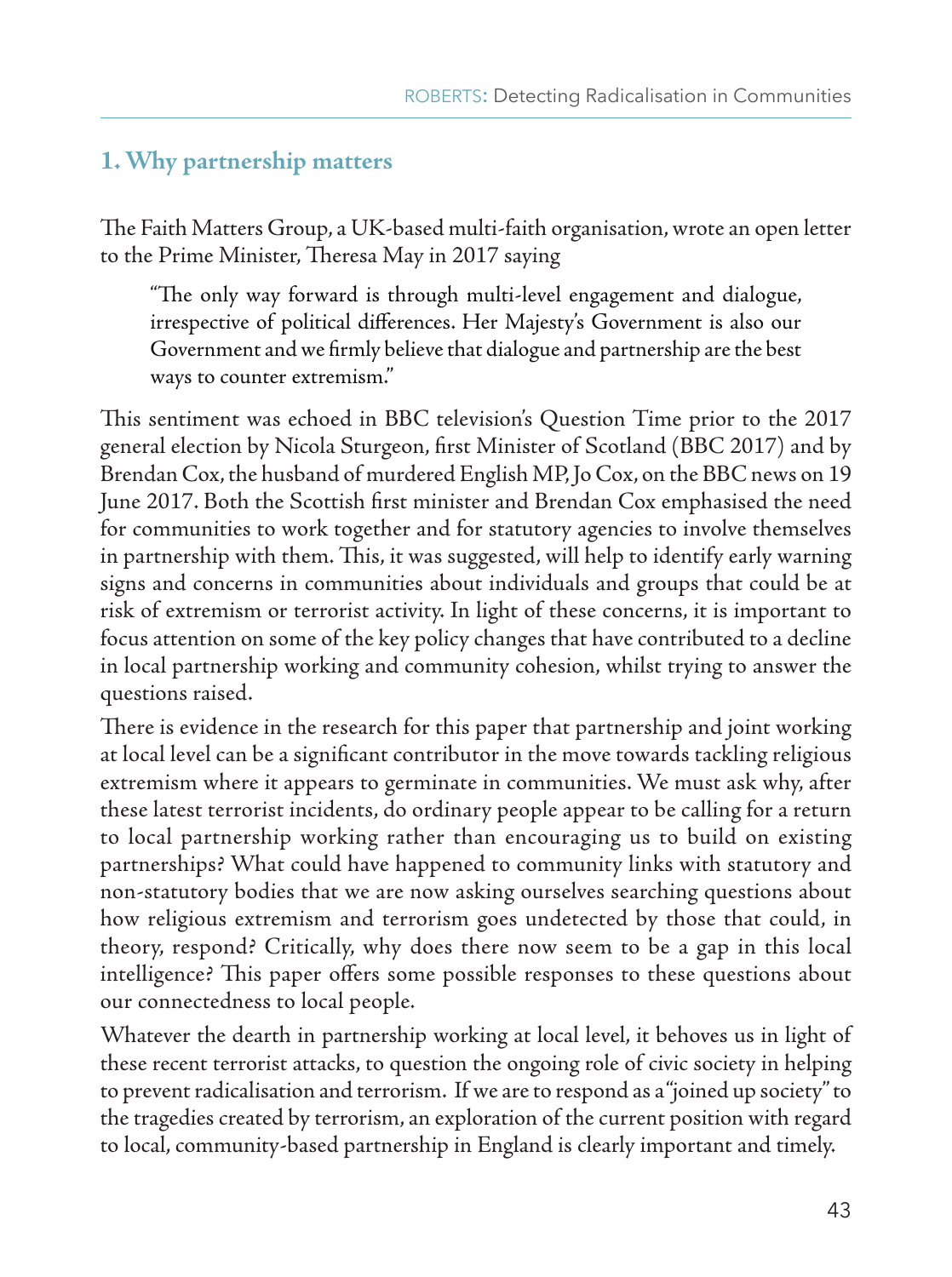## **2. The roots of multi-agency partnership working**

Multi-agency partnership as a concept is not new. Most local authorities in England have worked closely with various agencies and communities over the years, but in the early days of the 1997 Blair government in the UK, multi-agency partnership became a key operational mechanism for a more "joined up" form of government and localism (Ling 2002, 616; Pollitt 2003). This was intended to encourage closer working between central and local governments to further the notion of localism, encourage greater interaction between stakeholders at local level to support policy and make good use of resources.

The Children Act, 1989 (Great Britain 1989) established the statutory framework for inter-agency collaboration in the UK, setting up the foundations for co-operation between different organisations, stakeholders and ordinary people in a given locality (Cheminais 2008, 1). Multi agency partnerships (MAPs) became a statutory requirement for local government in England with the Crime and Disorder Act 1998 (Great Britain 1998) which established Crime and Disorder Reduction Partnerships (CDRPs, now Community Safety Partnerships or CSPs) in localities across the country. Local Strategic Partnerships (LSPs) followed in 2000 with the Local Government Act (Great Britain 2000) which were similarly constituted but with a wider brief across communities. The CSPs still have a statutory remit, and therefore retain validity in the wider picture of community safety. The LSPs, however, do not. That does not mean to say that the LSPs are in any sense less valid. Many have changed to become community partnerships, delivering good quality community partnership working, or have been absorbed into the CSP (Roberts 2016, 1).

Multi agency partnerships such as the LSPs and CSPs are characterised by their breadth and variety of membership. This was set out in the legislation and statutory instruments that initiated them in the first place (Great Britain 1989; Great Britain 2000; DETR 09, 2001). Members usually include Police, Fire and Rescue Services, Local Authorities, Faith Groups, NHS, Voluntary sector, Education, Probation, representatives, community leaders, Social and Caring services, those dealing with domestic abuse and many others. The idea was, and still is, that all sections of the community should be represented, providing a forum for the discussion of relevant local issues within a given area, which usually tends to be urban-based, even if those members of the partnership also represent more rural areas. The governance for these partnerships, although set out at national level, is intended to reflect the local area.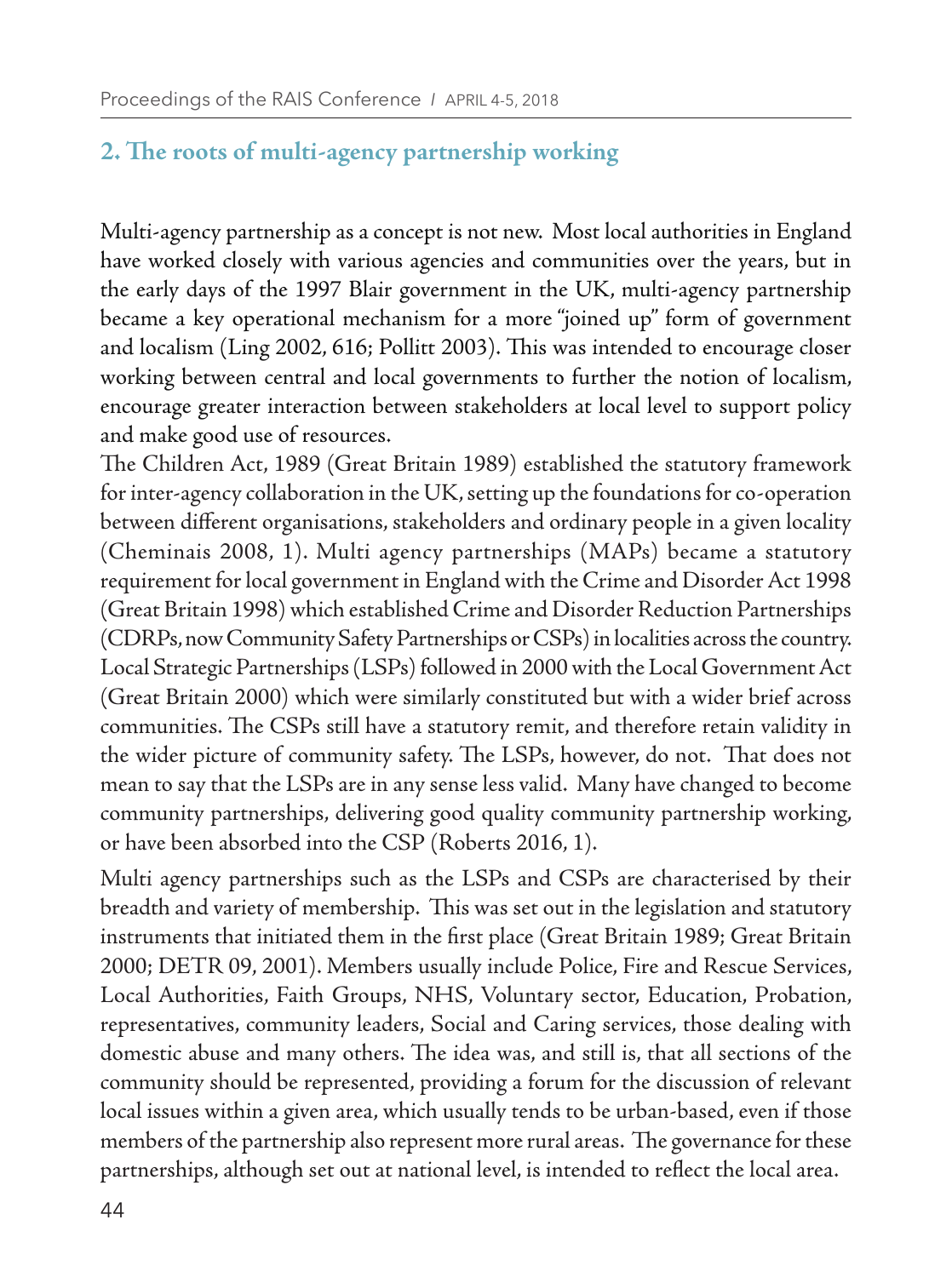The practice of running public services locally within a geographically close area fits with the notion of corporatist governance (Pierre 2011, 49). Corporatist Governance as described by Pierre (2011) focuses on multi-agency public service delivery within an urban geographical area and, significantly, is characterised by a more "distributive" (p. 50) form of network governance. This means that governance is shared among members as with CSPs and LSPs. Co-operation and joint working are typical of a corporatist governance environment, which includes ordinary members of the public with an interest in the area. Most significant of all is the encouragement of "public discourse on matters of public concern" (p. 51). Here at the most local of levels, important information can be shared, not just between statutory agencies such as the police and local authorities, but with all partners, including those members of the public who are involved. This approach is typical of both the CSPs and the LSPs and is a recognised form of "partnership paradigm" (Crawford in Delpeuch and Ross 2016, 3) for community and knowledge-based policing.

Any changes to the process of corporatist governance in a given area will weaken the chain of local information, as with the removal of the Police Community Support Officers (PCSOs) in some areas (Greig-Midlane 2014; Loveday 2017a; Loveday 2017b) and the demise of local partnerships such as the LSPs and the distancing of the CSPs from the Police and Crime Commisioners (Loveday 2013). The loss of the PCSOs is a very troubling issue in the fragmentation of local information from communities and appears to represent a bid to preserve the establishment posts of full police officers (Greig-Midlane 2014, 7; UNISON 2016). In light of the comments made by politicians and other commentators referred to previously, Andy Stenning, (2016) stated in the UNISON interview cited above

*"If you look at counter terrorism, PCSOs are the eyes and ears of the counter terrorism branch, they are engaging with all communities, and learning about what's going on. They have what we call 'local intelligence' that in crime situations leads us to offenders, and in terrorist situations to the terrorists."*

This is supported by the research for this paper. One participant from Surrey Police (Interview 1) affirmed that the intelligence from PCSOs gives police officers vital local knowledge about where problems are likely to occur, who could be involved and where to direct precious, diminishing police resources. In times of extreme stress in public sector spending, this information saves both time and resources. The removal of the PCSOs (Greig-Midlane 2014, 7) in forces across the country weakens a central link in the chain of local knowledge and by extension, the ability for the police and other agencies to detect emerging threats such as extremism and terrorism.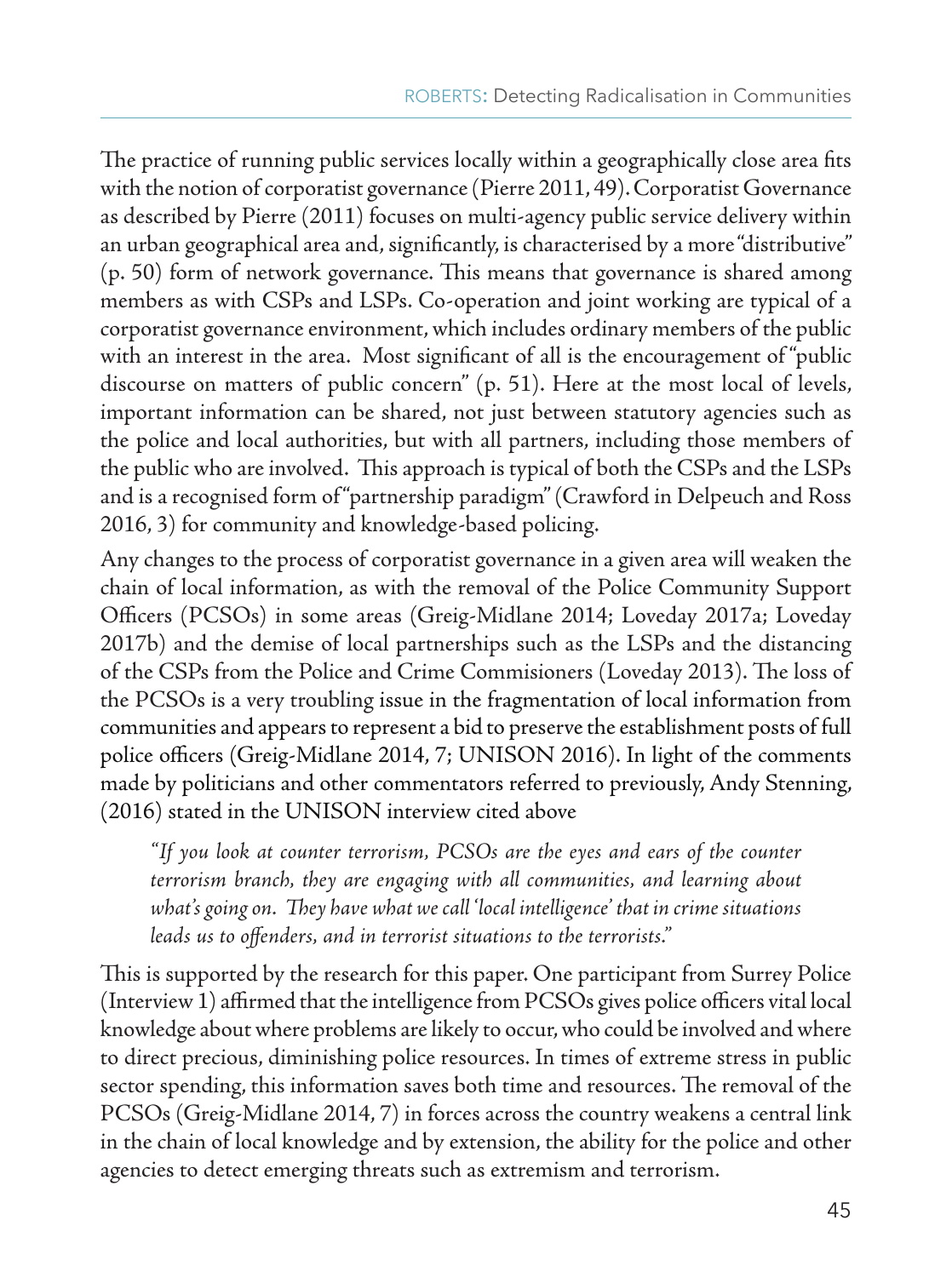#### **3. Changes in governance and partnership arrangements**

Since 2010 and the introduction of the Localism Act 2011, (Great Britain 2011) which dismantled the power of Local Strategic Partnerships (LSPs) in England by removing the Local Area Agreements (Rees, Mullins and Bovaird 2012, 5) local joint working between agencies has become more fragmented. Added to this, the Community Safety Partnerships have seen their role confused and in some cases sidelined by the introduction of the Police and Crime Commissioners (PCCs) (Crawford in Delpeuch and Ross 2016). Loveday (2013) warned of this, pointing out that the PCCs could affect the Community Safety Partnerships (CSPs) negatively. There is no statutory imperative to compel the PCCs to work with CSPs and the concern that he mentions in this paper emanating from CSPs about the rather flaccid responsibility by PCCs to "monitor" the CSPs appears to cast the PCCs in a more remote role. The research for this paper supports that perception in that respondents report a sense of separation and remoteness from PCCs, and indeed one respondent (Interview 3) from the offices of a PCC confirmed that the role focuses more on the "national, than the local picture". Loveday's (2013) paper goes on to discuss the benefits of local multi agency partnership, established under the Crime and Disorder Act 1998 (Great Britain1998) in which agencies were required to work together to tackle local issues.

CSPs are still functioning in most areas, and continue to deliver the multi-agency work that connects local communities with statutory bodies, but there is concern over the future under the aegis of the PCCs and the distancing of the relationship between the two of them (Crawford in Delpeuch and Ross 2016). The remoteness in the relationship between some PCCs and CSPs represents a dislocation from the local to the national picture and begs the question: how can the kind of local intelligence that could help detect radicalisation and nascent terrorist activity be effectively shared with those in a national policy-influencing position without strong connections and close working between the two? This is taking place within an environment of diminishing police resources, (Disney and Simpson 2017). In this financial climate, there are anxieties that the police may need to divert already strained resources towards tackling terrorism, which may leave other core services vulnerable (interviews 1, 2 and 5). This situation is something of a "Catch22". Focusing large scale resources on terrorism may drain the very local resources that could help detect it. Notwithstanding this difficult situation and given that tackling terrorism is a key priority, the connections to vital local intelligence, where terrorism can germinate through radicalisation, are more important than ever. Terrorism is not openly discussed on a national stage by those who are plotting it, but it does appear to begin covertly in local communities.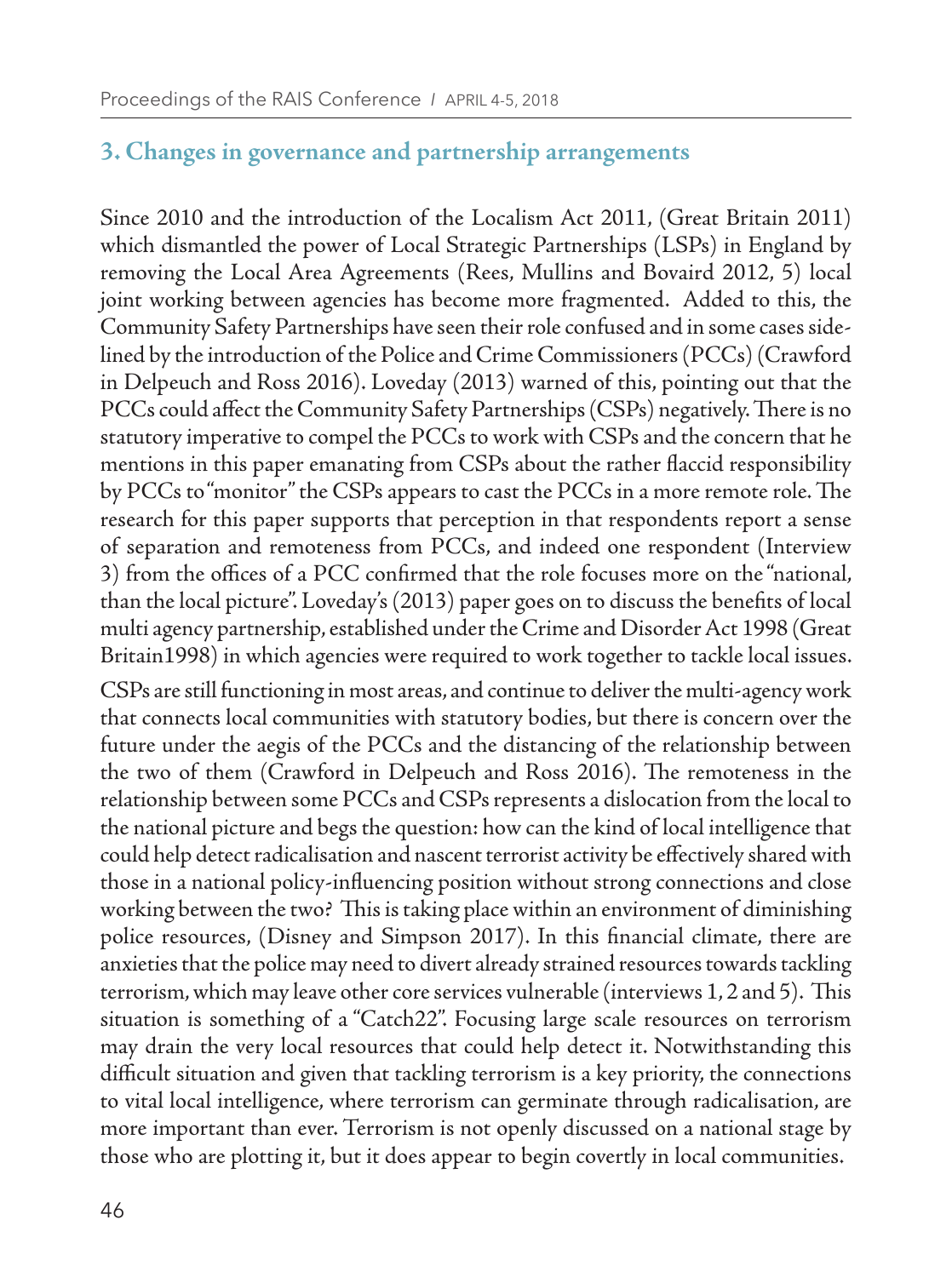It should be remembered that most local partnerships and public services are operating in an environment in which rapidly contracting resources dominate the agenda for public services. No respite appears to be forthcoming, and further cuts to public spending are planned (LGA 2017). Meanwhile the research for this paper has shown that the relationships between some CSPs and PCCs continue to be uncertain and a cause for concern, especially among community safety practitioners in local councils. (Crawford in Delpuech and Ross 2016, 148). This represents a difficult operating environment in which local information can be easily shared.

## **4. Political and policy changes**

The policy changes and revisions to policy since the advent of the UK Coalition Government in 2010 and the Conservative Government in 2015 have all led in a particular direction. The Coalition, then Conservative government policy of Austerity was initiated as a political response to part of a global crisis precipitated by the failure of the sub-prime mortgage market in the US and the increase in risky lending activities on the part of some banks and financial institutions. The reaction to this by the UK Coalition Government in 2010 was to launch a programme of Austerity to tackle a national financial deficit exacerbated by this crisis. Austerity was undertaken in the British public sector as an approach to reducing the size of the state and cutting public spending whilst enlarging the role of the private sector in the delivery of public services (Sawyer 2011, 4).

The brunt of the cuts to public spending under Austerity were borne by local government in the first instance ( JRF 2015) and by major services such as the NHS and the Police. The drive to reduce public spending was announced resulting in a projected end to direct government grant funding to local authorities in England by 2020. This news produced the now famous Barnet council "graph of doom" showing the demands on local authorities to provide adult social care and children's services alone and the amount expected in government grants through to 2020 when central government funding through the Revenue Support Grant would drastically reduce.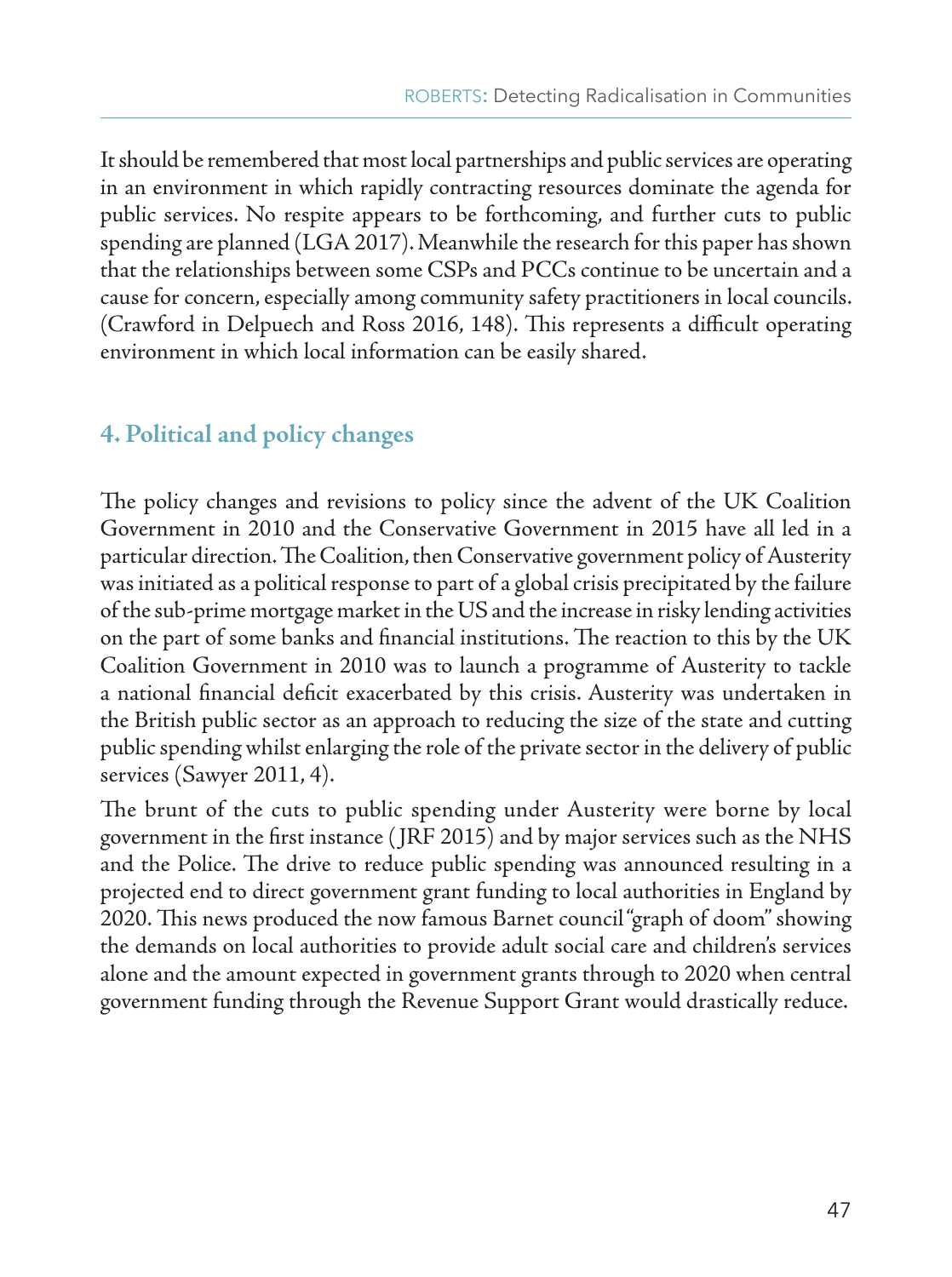

Source: ResearchGate.net

Cuts to public expenditure over the seven years since 2010 have meant that the current position is that the UK is heading for the lowest place on a graph of all the world's major capitalist countries in terms of public spending (Gooby-Taylor 2017).



To what extent this approach is ideological on the part of the Tory-led government in Great Britain is a subject for debate, which is not the focus of this paper. However,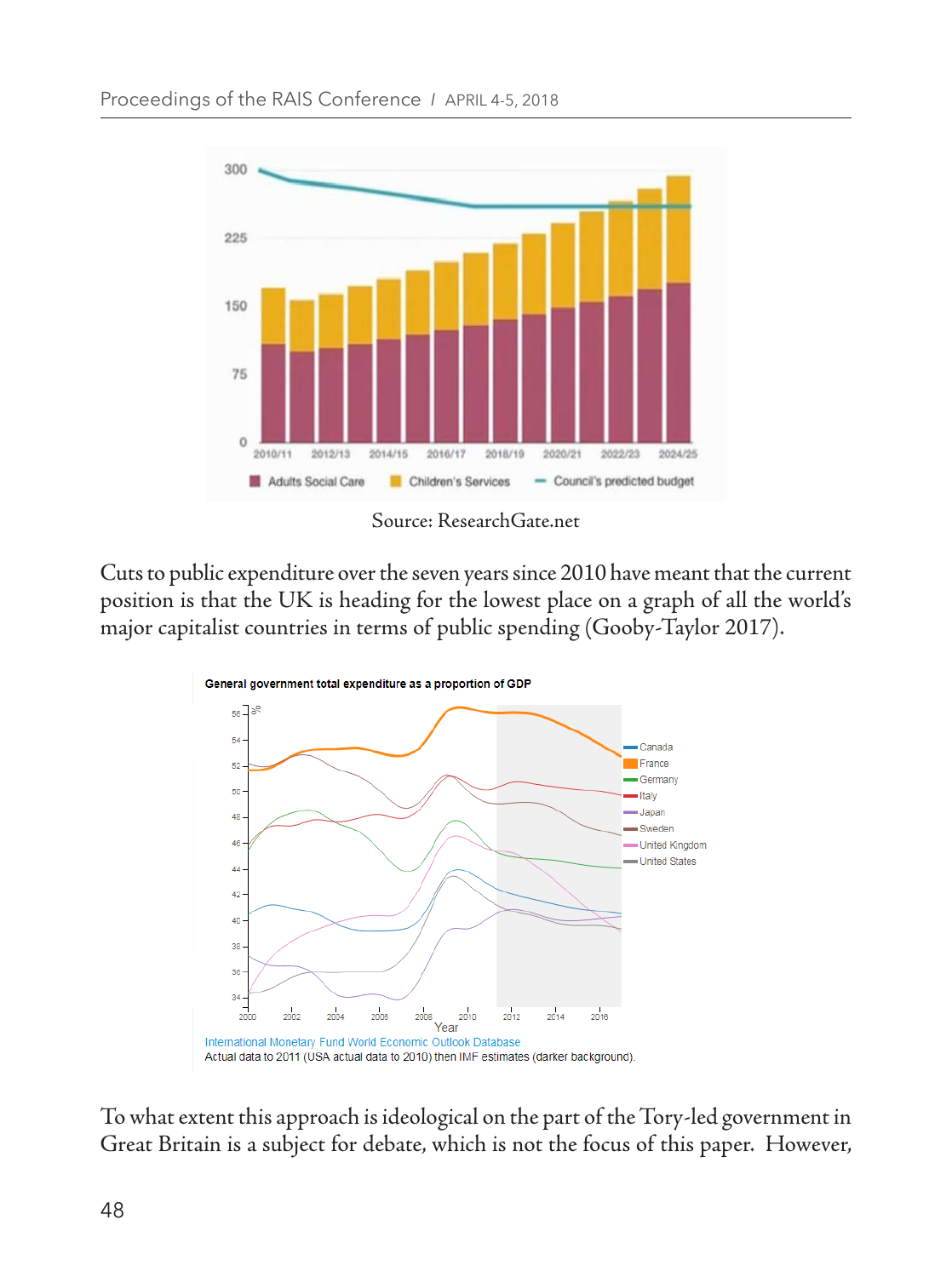it is worth noting in this context that the demise of the type of local connections and locally interactive fabric of society that Robert Putnam famously called "social capital" in his 2000 book "Bowling Alone" is now the subject of academic debate. Further, it became a political item when in 2009 David Cameron, Prime Minister at the time, tried to introduce the Big Society to Britain. Essentially, the Big Society idea was that civil society should do more to help itself by using the kind of "social capital" that is the currency of the voluntary sector. Ordinary people and the established Voluntary Sector would take up the delivery of public services where the public sector could no longer provide them, or indeed take over public amenities. It is fair to say that this notion, predicated on the idea that many would volunteer, fell by the wayside and became something of a political embarrassment to the Conservative Party (Woodhouse 2015). Ferragina and Arrigoni (2016) comment that in an age of economic crisis such as that precipitated by the 2008 financial crash, "the policy aim to bolster social capital is incompatible with a neo-liberalist political agenda" (p. 355). Neoliberalism as a political credo sits firmly within the Conservative canon for reducing the welfare state and promoting the predominance of the private sector over the public. It is a curious expectation to ask civil society to demonstrate the altruism typical of the social capital that would support the free exchange of information about community safety in a Conservative-dominated political arena.

In spite of this, partnership, local information and community intelligence are part of the same picture for community policing and for the Fire and Rescue Service with whom the police now work in close collaboration since the advent of the Policing and Crime Act 2017 (Great Britain 2017). This Act brings the emergency services closer together; Police, Fire and Rescue and Ambulance services. It is worth remembering that the Fire and Rescue Services work with and for the community, enjoying longstanding relationships with the localities in which they are sited. As with the Police, links to local areas are strong, and between the two services, a wealth of local knowledge resides. Both services are regular participators in community partnerships such as the LSPs and the CSPs. It therefore remains the case that people working together in multi-agency partnerships, gleaning information from representatives in the local area can help to identify any concerns, even at neighbourhood level, at an early stage. Any losses in terms of the links to this intelligence are worrying, not just to those involved in front line service delivery, but to a national audience. Crawford (in Delpeuch and Ross, 129) suggests in his 2016 analysis that the current Conservative government's narrowing of the police remit to address crime fighting may have resulted in a more generalised lack of police engagement with partnerships and non-statutory participants in community safety. This further distancing of local participation in the partnership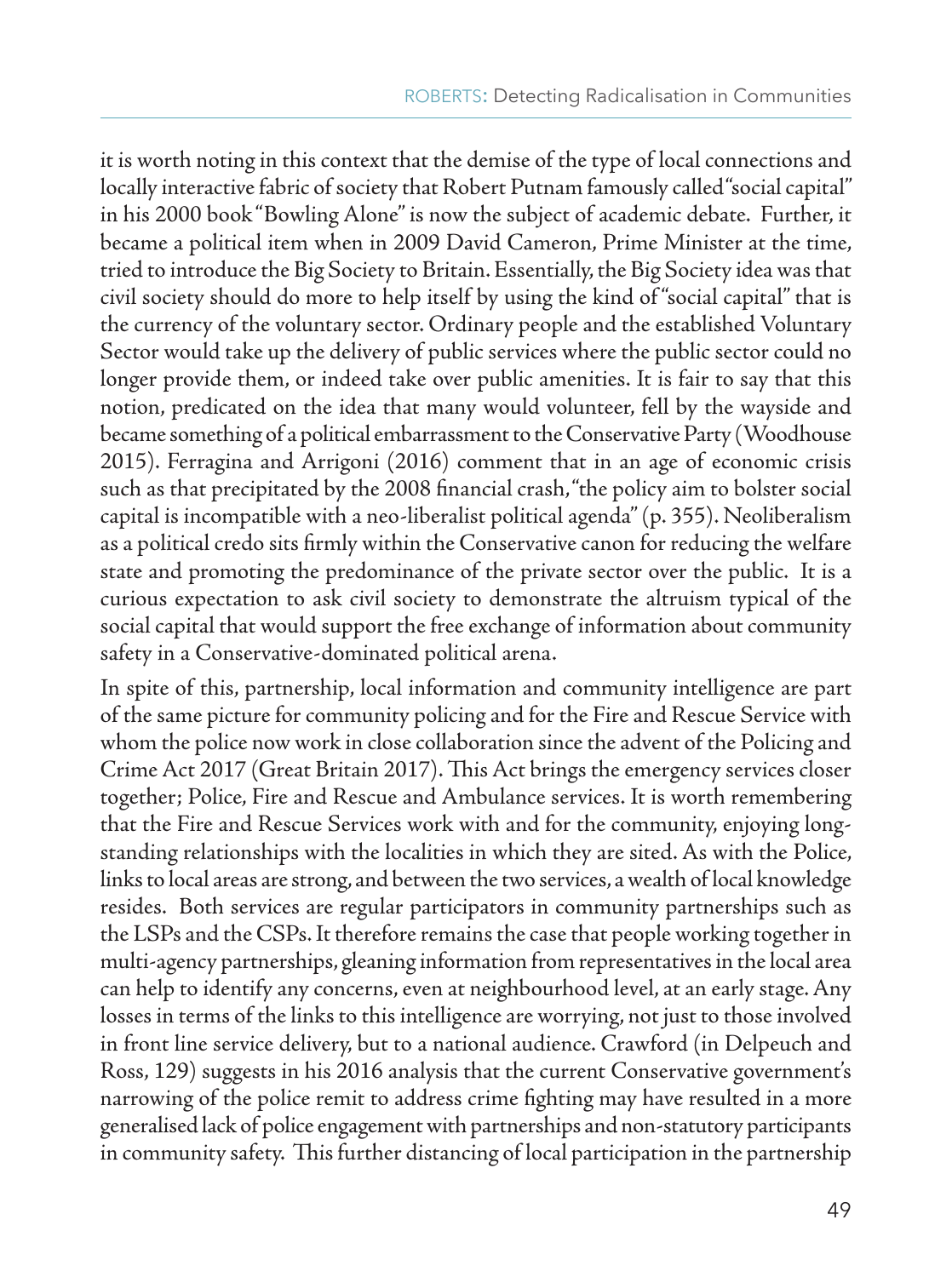paradigm may be contributing to the further fragmentation of local intelligence. Coupled with reductions in funding for the Police, this represents an even deeper diminution of resources to support local partnership working.

In a climate, then, of reducing resources and commitment to inter-agency partnership working, plus the blurring of links between PCCs and CSPs, it is small wonder that it has begun to come to the attention of national politicians and those with an interest in the cohesion of civic society that we are losing the links to the local information that could help in detecting and preventing radicalisation and the terrorism that can result from it.

## **5. Research origins**

The research for this paper began under the auspices of a research project about multi-agency partnership working in 2016. What emerged from the 2016 research was a concentration on community safety which had not been accounted for in the original research design. The project focused on three partnerships in Sussex and Surrey and sought to produce interim results for a wider research project into partnerships in England. However, it became clear that some of the unexpected material that came to light merited attention, and this focused on community safety issues relating to the role of partnerships in gathering and sharing local intelligence. In addition to the original twelve senior public officials that participated in the 2016 project, a further six community safety and policing personnel have been added to the research in 2017 and 2018.

## **6. Research design**

Taking into account the notion of Corporatist Governance and propinquity referred to above, (Pierre 2011, 49) and the fact that the type of partnerships in the research are based in specific geographical areas in local communities, it must be noted that Corporatist Governance tends to focus on urban environments and governance in cities. Some CSPs cover wide rural areas in addition to urban conurbations, so although some aspects of Corporatist Governance are relevant, such as the role of the businesses community in multi-agency partnerships, there are shortcomings in the notion for the purpose of this research. Notwithstanding these shortcomings, John (2008, p. 21 in Pierre 2011, 2) points out that the frequency and environmental closeness of contact (propinquity) among partnership members and the duration of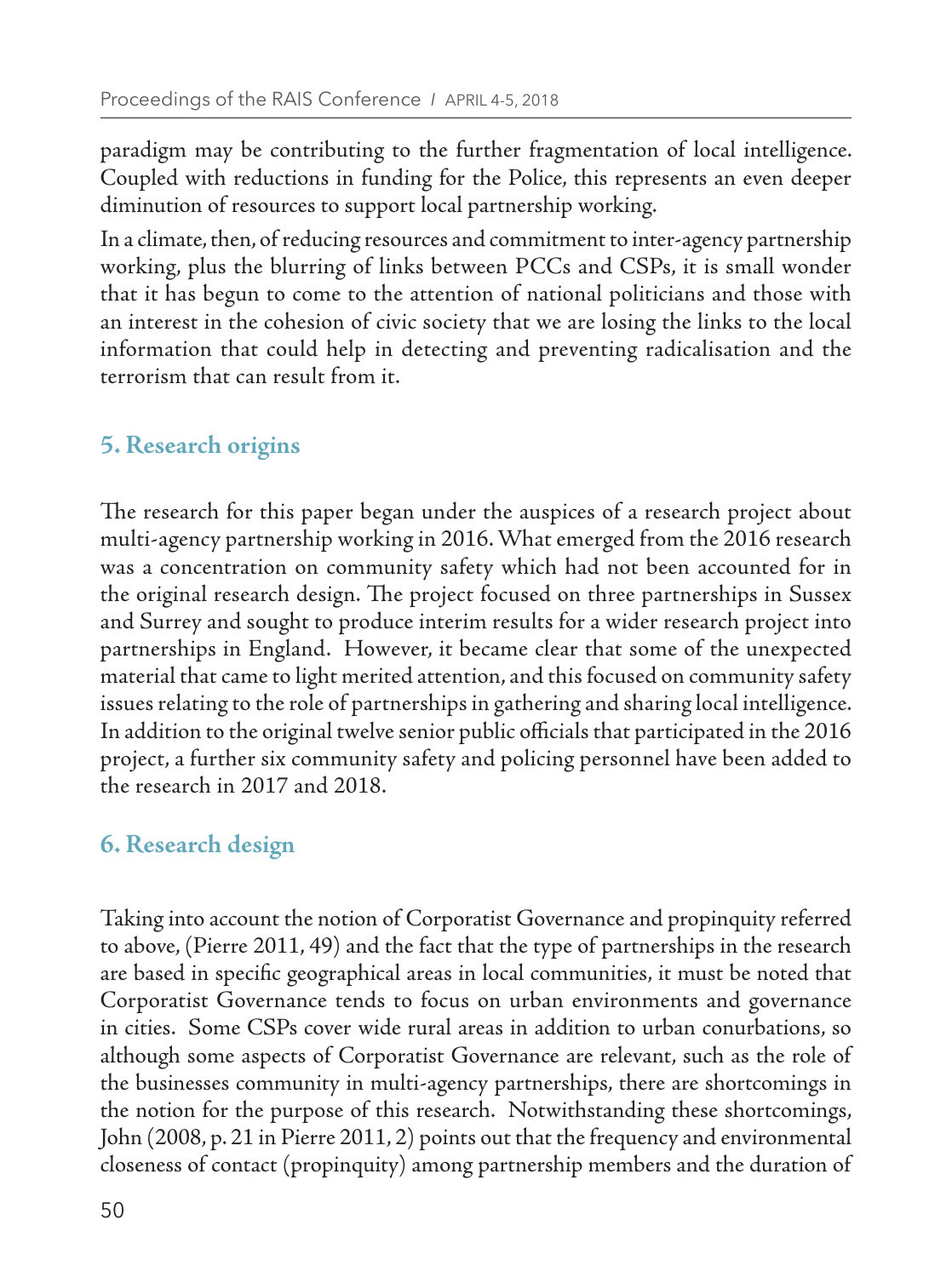these relationships are significant factors in efficient governance for these multi-agency partnerships. This feature is reflected in the comments of participants 1-18, who concur that some of the most important elements of a partnership are the duration of the relationships, the trust between members and the speed of transactions (information sharing) within the partnership as a result of these relationships. The final question in each of the 18 interviews was "Can you describe the best thing about the partnership, and the worst thing?". Without exception, participants said that the best thing is the "networking", "relationships between members" and "information sharing". Worst features of the partnership are the processes and procedures, time between meetings and that officer presentations were "too long"(Interviews 6, 7, 8 and 10), eating into networking time.

With regard to theory: the relevance and relationship of Grounded Theory to this research is clear in that the subject matter necessarily demands that focusing on those practitioners who are actually engaged in multi-agency partnership working would be best placed to provide information about local intelligence in the areas in which they operate. Practitioners and senior public officials were selected for interview because of their roles in local multi agency partnerships as either leaders or representatives of organisations. All research participants are currently involved community multi agency partnerships, Community Safety Partnerships or Community Safety matters on a regular, ongoing basis and offer comments from strategic, practitioner and personal viewpoints. They are either local government senior executives, Chief Executives of local authorities and charitable organisations, Police officers and Inspectors. Grounded Theory literally "grounds" the research in practice, and this is the purpose of the research: to investigate the role of multi-agency **practitioner partnerships** in detecting radicalisation.

The research is based on semi-structured interviews and Non Participant Observation carried out during 2016 to 2018. These methods were selected in order to provide qualitative information about the partnerships surveyed. A qualitative approach to the research was chosen for its richness and depth, given that the focus for the research is individual actors with a significant role in community safety and a multi-faceted story to tell about their involvement in partnerships and the societal issues that they face. Involvement with communities tends to be deep, taking place on many interactive levels. It is these individuals who puzzle out the complexities of local communities and where to focus attention on issues of concern across the many disciplines and agencies involved in protecting life and safeguarding.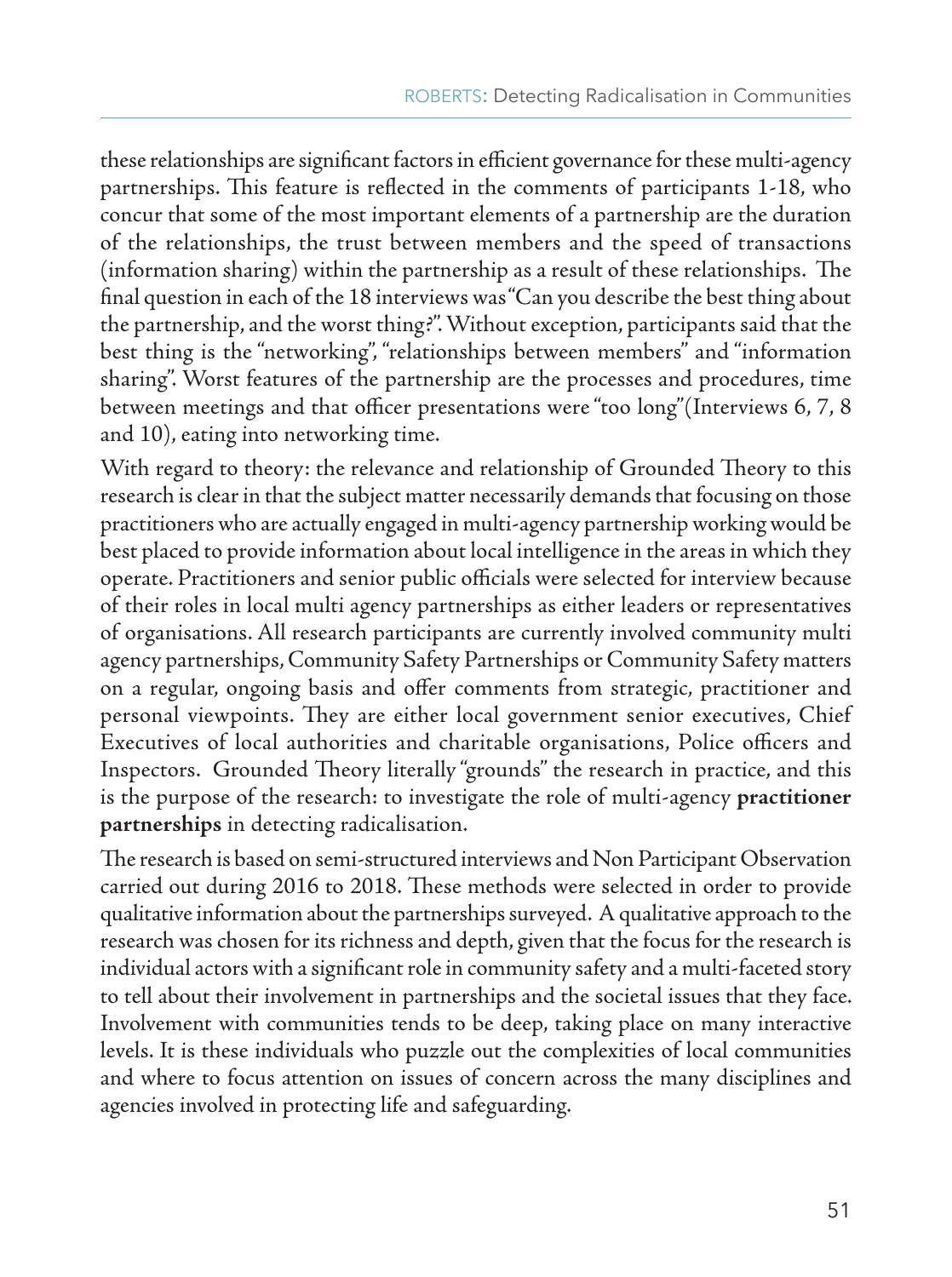## **7. Findings**

The hypothesis for this research is that local multi agency partnerships such as the CSPs have a significant role to play in detecting radicalisation and helping to prevent the development of terrorist activity through sharing information. Questions investigating the sharing of information were further explored in the interviews undertaken in 2017-18 in order to establish connections with CSPs and the partnership processes for information exchange.

Interviews undertaken for the original 2016 study also included two questions about participants' views concerning what makes the partnership successful, having first asked each participant how they defined partnership success in terms of their professional role. It was these and the final question that elicited information about community safety and the value of the partnership in the early detection of criminal activity and the development of radicalisation in communities. For some, partnership success equated to the number of community "problems" tackled in terms of criminal activity. But what makes the partnerships successful for all but one participant is the ability to share information quickly about problems in the area: to succeed in "troubleshooting" (Interview 9), local problems. 8 responses specifically included the radicalisation of individuals and possible terrorist activity. Six further partnership representatives were then included in the research cohort to take further account of the CSP and policing role in communities and again, what each of the additional participants, without exception, valued most about the partnership was the ability to share information quickly about local individuals and groups, thereby helping to address any problems in the locality.

Furthermore, a key finding from the later research is that it is the formation of long term professional relationships with other practitioners that enables the swifter resolution of local problems for community safety, endorsing the findings from the 2016 results. For example, a Police participant (Interview 17) said "If I have a concern about a family or person in the community that I believe is involved in radicalisation or other related activity, I can walk across the room where other professionals have come to the partnership and talk to social services, housing, or health professionals about the family to see if they have had any contact with them and what their view is. It's that easy sharing of information that helps me detect pockets of suspect activity so that I can deal with it locally." Among other partnership professionals who participated in this research, 17 affirmed the importance of propinquity and specifically, trusting professional relationships. The findings show that where professionals have evolved relationships of trust in these partnerships, it is the willingness to be open and honest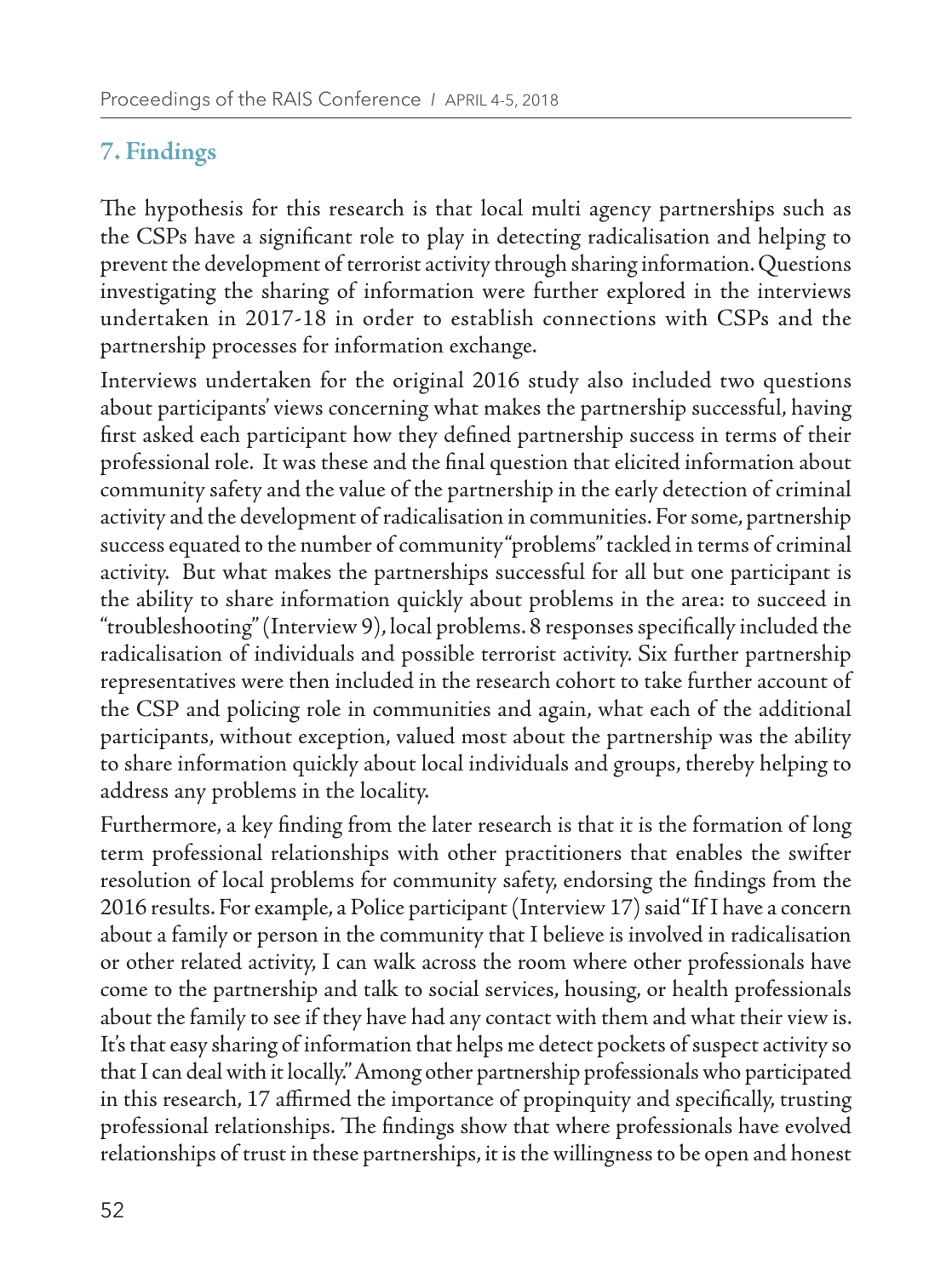in the sharing of information that facilitates co-ordinated action to be taken swiftly to address issues of concern. This is also reflected and supported in O'Neill and McCarthy's 2012 paper (O'Neill and McCarthy 2012). Moreover, what distinguishes the findings in this research is the focus on detecting radicalisation and the importance of co-ordinated, joint action to tackle it in communities.

"Soft skills, hard results" was a comment made by the police officer in Interview 1. By this, the officer meant that investing in the relationships between partners and stakeholders in the community, such as faith groups, charities and community leaders, he was able to achieve multi-layered sets of information about individuals, families and groups. This was later repeated in interviews 17 and 18 when participants were asked about how they built connections with communities. These participants confirmed that their information about those at risk is gained from dialogue with key individuals who are active within those communities. Whilst this is similar to the "social capital" that Putnam (2000, 19) refers to, and may indeed be a dimension of it (Putnam 2000, 20) the co-ordinated action it enables distinguish it further from interaction solely for social benefit. The intelligence from local people and multi-agency partners provides key agencies with the means to address problems strategically, planning approaches and responses to achieve the best possible outcome in terms of community safety (Interview 5).

#### **8. Monitoring and tackling extremism and radicalisation in future**

There are some serious questions to address in tackling extremism and radicalisation in communities, and this paper does not propose replacing any current arrangements in the governance of local areas. Rather it seems clear from the findings in this research project, that instead of side-lining or dismantling local multi agency with an interest in community safety partnerships (Crawford in Delpeuch and Ross 2016), we must strengthen them and use them more efficiently. The role that they play in connecting the local with the national picture of emerging radicalisation and terrorism is one of value in that terrorism, as stated above, is not incubated on a national stage but begins in local communities in neighbourhoods that are known to individuals active in local partnerships, making them more easily accessible through participating local agencies. There are, of course, those individuals that are wholly unknown to the authorities, and no partnership or individual can be omnipresent in detecting covert activity. However, this research shows there is a powerful role for multi-agency partnership in detecting radicalisation and helping to prevent activity that could result in terrorism. Many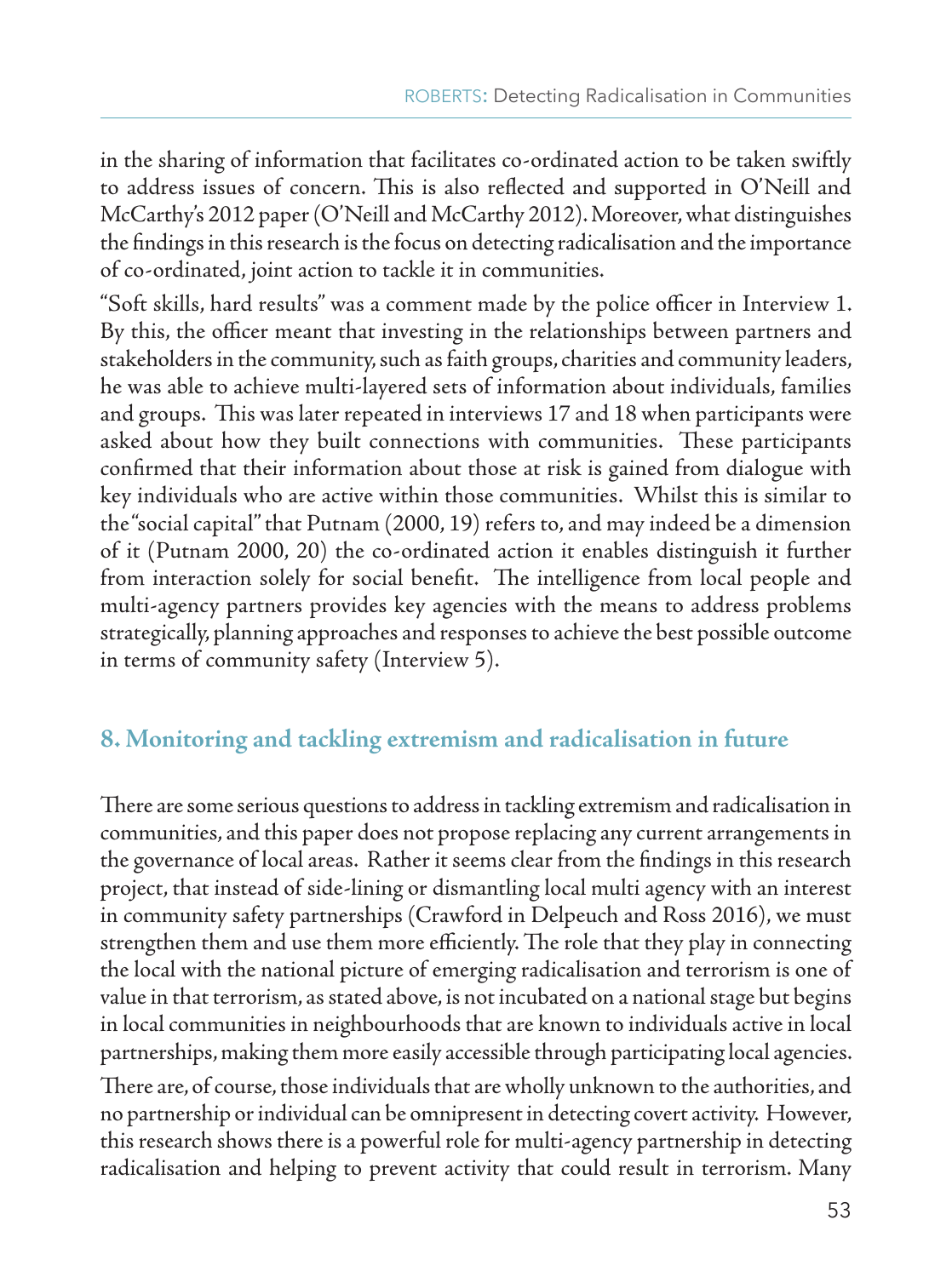gangs and groups are already known to security services in local areas in the UK, which is a further finding in this research, although not unique. Removing or reducing that stratum of professionals who interact with such groups and pass information to statutory and voluntary agencies who could help tackle the problems associated with them is counter-productive and in some cases could mean that we are less effective in detecting and preventing terrorism, both as a society and as statutory agencies. The loss of these connections to local partnerships and the resourcing reductions that this paper explores have, and will if continued, compromise our joint ability to detect radicalisation in communities.

Because multi agency partnerships are comprised of individuals from a wide range of organisations and groups, it is this resource that provides the conduit for local information to be swiftly and easily passed among agencies. The route for such information is via trusted professional relationships of long standing, and these often exist in local multi-agency partnerships. If such partnerships are compromised or removed, and similarly, if such valuable local resources as PCSOs (Loveday 2017b) are reduced and CSPs side-lined, we diminish our capacity to protect people and society. The, perhaps, unintended consequences of swingeing cuts to local government (Comptroller and Auditor General 2014; Innes and Tetlow 2015; Local Government Association 2015), who participate, manage or lead such partnerships, and cuts to other public sector services in England are that we have less effective, less joined-up networks. This outcome is corroborated in the research for this paper. The more concerning elements of these results are that it is joined up local networks of multiagency groups and partnerships that could help to tackle the emergence of terrorist activity in local areas. Without them we are all more vulnerable.

## **Interviews:**

Interview 1: Surrey Police.

- Interview 2: Surrey Police commander.
- Interview 3: Officer from the Police and Crime Commissioners Office, Hampshire.
- Interview 4: Officer from the Police and Crime Commissioners Office, Sussex.
- Interview 5: Former Police and Crime Commissioner.
- Interview 6: Leader of a local council in Surrey.
- Interview 7: Senior officer, Horsham District Council.
- Interview 8: Chief Executive Officer of a District Council in Sussex.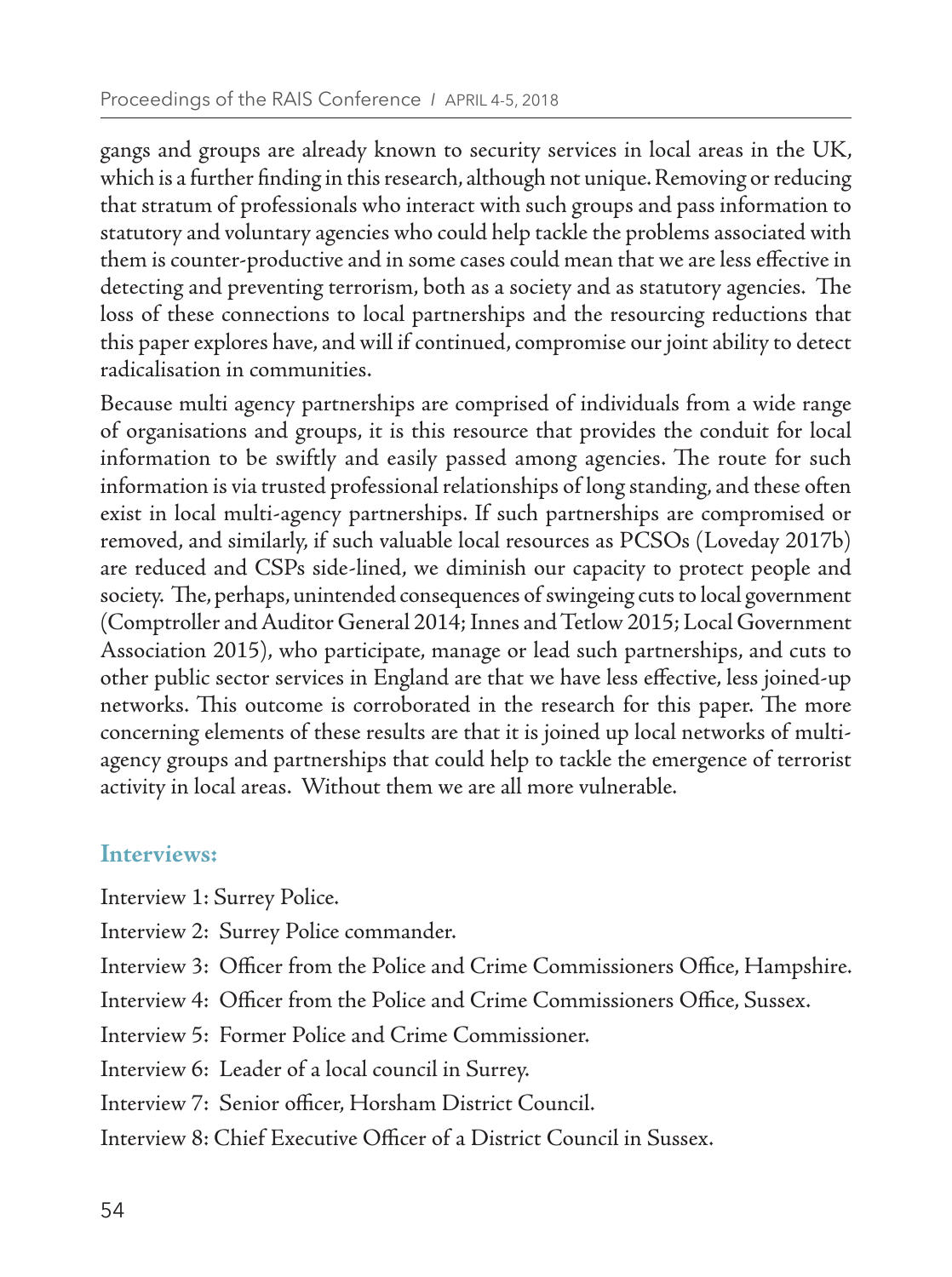Interview 9: Retired police officer and councillor in Adur, West Sussex.

- Interview 10: Chief Executive Officer for a Surrey Charity.
- Interview 11: Elected Member of a Surrey local council.
- Interview 12: Former lead officer for Local Strategic Partnership in Worthing West Sussex
- Interview 13: Former Probation Officer. Sussex.
- Interview14: Serving Prison officer. London.
- Interview 15: Lead officer for Community Safety Partnership, Hampshire.

Interview 16: Lead officer for Community Safety Partnership, Portsmouth.

Interview 17: Police officer, Hampshire Constabulary.

Interview 18: Community Co-ordinator, Hampshire.

#### **References**

- BBC News. 2017. "Question time: Leaders Special with Tim Farron and Nicola Sturgeon." 5 June 2017. https://www.bbc.co.uk/iplayer/episode/b08tj1sg/sign/question-timeleaders-special-with-tim-farron-and-nicola-sturgeon.
- BBC News. 19 June 2017. http://www.bbc.co.uk/iplayer/live/bbcnews.
- Cheminais, C. 2008. *The Origin, Concept and Principles of Multi Agency Partnership Working.*  Basingstoke: Sage.
- Comptroller and Auditor General. 2014. *The Impact of Funding Reductions to Local Authorities*. London: National Audit Office.
- Crawford, A. 2016. 'The English and Welsh Experiment in Democratic Governance of Policing through Police and Crime Commissioners: A misconceived venture or a good idea, badly implemented?', in T. Delpeuch and J.E. Ross (eds) *Comparing the Democratic Governance of Police Intelligence: New Models of Participation and Expertise in the United States and Europe*, pp. 116-52, Cheltenham: Edward Elgar.
- Department of the Environment Transport and the Regions (DETR). 2001. *Local Strategic Partnerships: Government Guidance 09*.
- Disney, R. and P. Simpson. 2017. *Police Workforce and Funding in England and Wales*. IFS Briefing Note BN208, Institute for Fiscal Studies.
- Faith Matters. 2017. "Open letter to the Prime Minister on countering extremism in partnership with local communities." https://www.faith-matters.org/open-letter-to-the-primeminister-on-countering-extremism-in-partnership-with-local-communities/.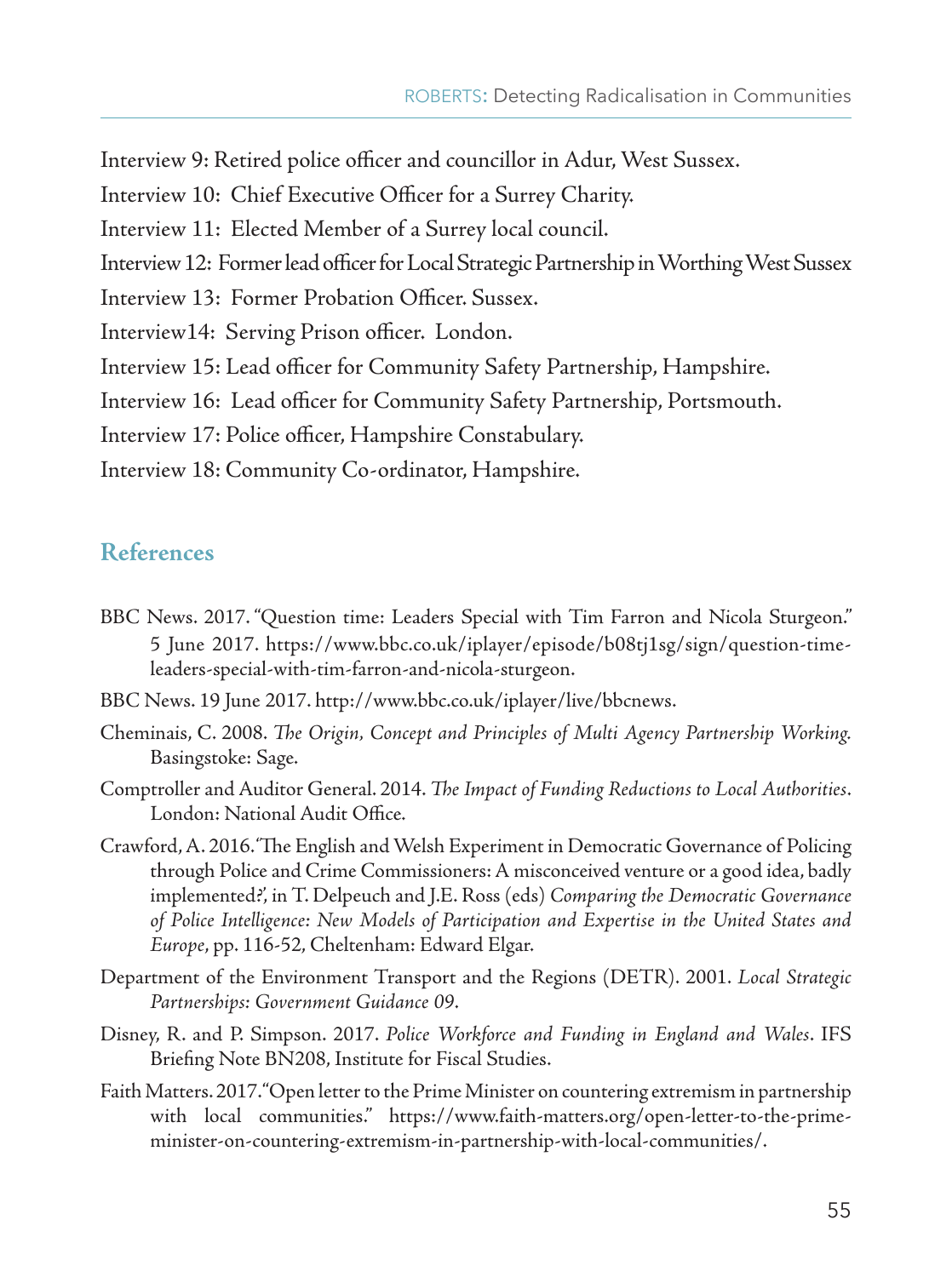- Ferragina E. and A. Arrigoni. 2016. "The Rise and Fall of Social Capital: Requiem for a Theory?" *Political Studies Review* 15 (3): 355-367.
- Gooby-Taylor, P. 2017. "UK heading for bottom place on public spending." *PSE Poverty and Social Exclusion.* http://www.poverty.ac.uk/articles-government-cuts-international-comparisons-public-spending-whats-new/uk-heading-bottom-place.
- Great Britain. 1989. "Children Act 1989." *The National Archives.* London: HMSO. https:// www.legislation.gov.uk/ukpga/1989/41/contents.
- Great Britain. 1998. "Crime and Disorder Act 1998." *The National Archives.* http://www. legislation.gov.uk/ukpga/1998/37/contents.
- Great Britain. 2017. "Policing and Crime Act." *The National Archives*, retrieved 6 February 2018. http://www.legislation.gov.uk/ukpga/2017/3/contents/enacted.
- Great Britain. 2011. "Localism Act 2011." *The National Archives.* http://www.legislation.gov. uk/ukpga/2011/20/contents/enacted.
- Great Britain. 2000. "Local Government Act 2000". *The National Archives. https://www. legislation.gov.uk/ukpga/2000/22/contents*.
- Greig-Midlane, J. 2014. *Changing the Beat: The Impact of Austerity on the Neighbourhood Policing Workforce.* University of Cardiff. Google Scholar Crossref.
- The Independent. 21 June 2017. http://www.independent.co.uk/news/uk/politics/theresamay-police-cuts-budget-finsbury-terror-attack-london-bridge-funding-a7799446.html
- Innes, D. and G. Tetlow. 2015. "Sharpest Cuts to Local Government Spending in Poorest Areas: same areas likely to lose most in next few years." *Institute for Fiscal Studies*. https:// www.ifs.org.uk/publications/7621.
- Joseph Rowntree Foundation ( JRF). 2015. https://www.jrf.org.uk/press/ most-deprived-areas-have-borne-brunt-local-government-budget-cuts.
- Ling, T. 2002. "Delivering Joined Up Government in the UK: Dimensions, Issues and Problems*." Public Administration* 80(4): 615–642. Blackwell, Oxford.
- Local Government Association (LGA). 2015. *Future Funding Outlook for Councils 2019/20: Interim 2015 Update*. London: Local Government Association.
- Local Government Association (LGA), Lord Gary Porter. 2017. "LGA responds to Local Government Finance Settlement." https://www.local.gov.uk/about/news/ lga-responds-final-local-government-finance-settlement
- Loveday, B. 2013. "Police and Crime Commissioners: the changing landscape of police governance in England and Wales: their potential impact on local accountability, police service delivery and community safety." *International Journal of Police Science and Management* 15(1): 22-27.